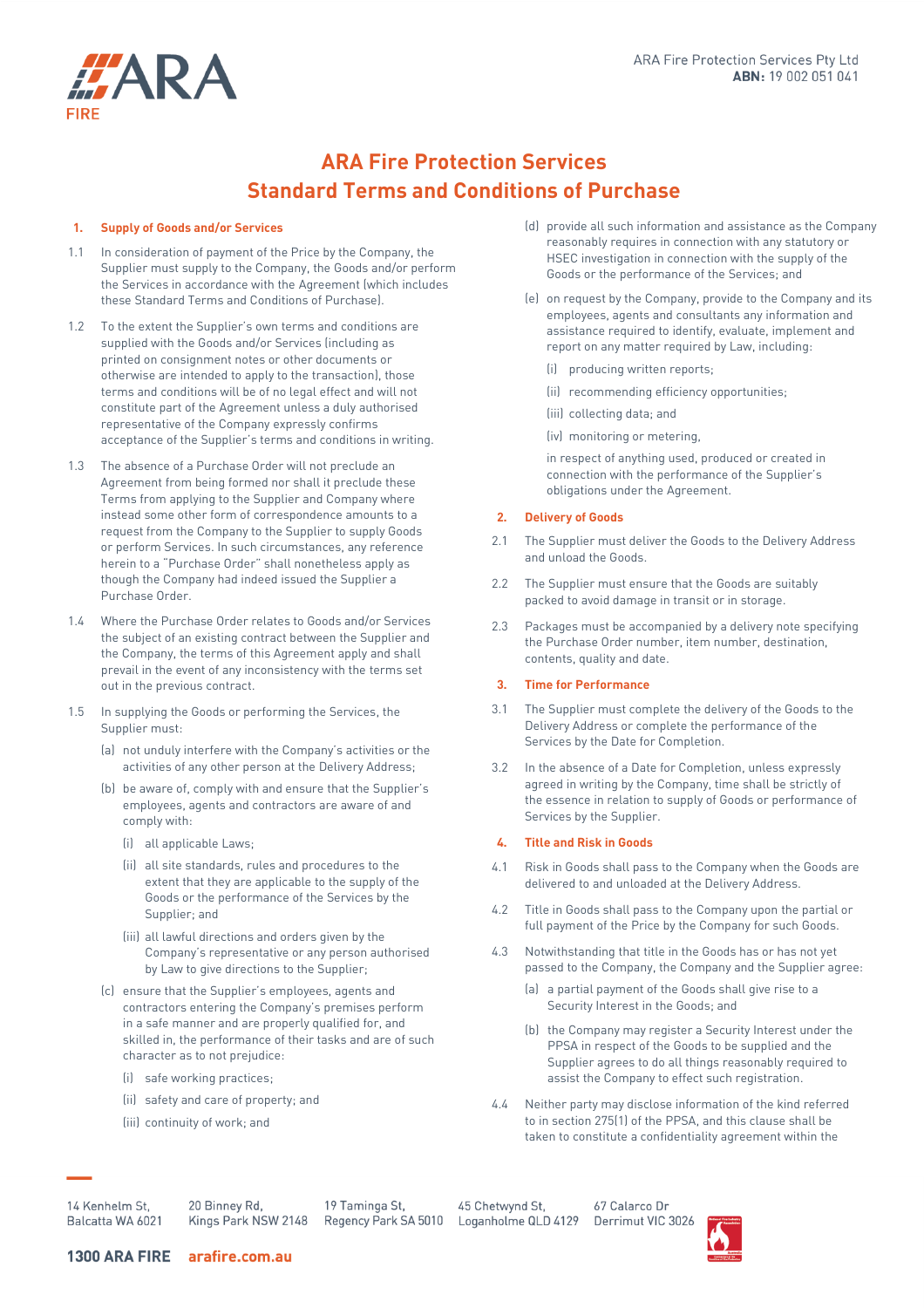

meaning of section 275(6) of the PPSA. Each party waives any right it may have, or save for this clause, may have had, under section 275(7)(c) of the PPSA to authorise the disclosure of information of the kind referred to in section 275(1) of the PPSA.

### **5. Price**

- 5.1 Subject to the requirements of clause 7, the Company must pay the Supplier the Price for the Goods supplied and/or Services rendered.
- 5.2 The Price is inclusive of all costs incurred by the Supplier in the supply of the Goods and/or performance of the Services including all charges for packing, insurance, delivery of the Goods and the cost of any items used or supplied in the performance of the Services.
- 5.3 The Price cannot be varied unless mutually agreed by the parties in writing.
- 5.4 The Price is inclusive of all taxes and duties, except GST.

# **6. GST**

- 6.1 If GST is imposed on any supply made by the Supplier under or in connection with this Purchase Order, the Supplier may recover from the Company, in addition to the Price, an amount equal to the GST payable in respect of that Supply.
- 6.2 The Supplier must first provide the Company with a valid tax invoice (in accordance with the requirements set out in clause [7.2\)](#page-1-0) before the Company will pay the GST amount to the Supplier.

# **7. Invoicing/Payment**

- 7.1 Upon delivery of the Goods and/or completion of the Services, the Supplier must provide to the Company a valid tax invoice which must include the information set out in clause 7.2.
- <span id="page-1-0"></span>7.2 The Supplier's tax invoice must include the following details:
	- (a) the Supplier's ABN;
	- (b) a reference to the applicable Purchase Order;
	- (c) a detailed description of the delivered Goods or performed Services, including the date of delivery and/or period of Services in respect of which the invoice relates and the relevant quantity (as applicable);
	- (d) an individual payment reference number for the Company to quote with remittance of payment;
	- (e) the Price relating to the Goods and/or Services, broken down to reflect the same Price components on the Purchase Order; and
	- (f) the amount of any applicable GST.
- 7.3 The Company will pay all tax invoices that comply with clause 7.2 within sixty (60) days from the end of the month in which the Supplier's invoice is received, except where the Company disputes the invoice, in which case:
	- (a) the Company may withhold payment of the disputed amount pending resolution of the dispute; and
	- (b) if the resolution of the dispute determines that the Company must pay an amount to the Supplier, the

Company must pay that amount upon resolution of that dispute.

7.4 The Company may reduce any payment due to the Supplier under this Agreement by any amount which the Supplier must pay the Company, including costs, charges, damages and expenses and any debts owed by the Supplier to the Company on any account whatsoever. This does not limit the Company's right to recover those amounts in other ways.

# **8. Quality**

- 8.1 The Goods and/or Services must match the description referred to in the Purchase Order.
- 8.2 If the Supplier gave the Company a sample of the Goods or a demonstration of the Services, the Goods must be of the same nature and quality as the sample given, and the Services must match those demonstrated.
- 8.3 The Goods and/or Services must be fit for the purpose for which goods and/or services of the same kind are commonly supplied or bought and for any other purpose the Company expressly specifies in the Purchase Order.
- 8.4 The Goods must be of merchantable quality, safe and free from defects, acceptable in appearance and finish, must do all things that the Goods are ordinarily used for, and unless otherwise specified in the Purchase Order, the Goods must be new.
- 8.5 Where required by law, Goods shall comply with applicable Australian Standards and/or building codes and regulations.

# **9. Warranty Period**

- 9.1 If, during the Warranty Period, any of the Goods or Services are found to be Defective, the Company may, at its discretion:
	- (a) return the Defective Goods to the Supplier;
	- (b) reject the Defectives Services;
	- (c) repair or make good the Defective Goods; or
	- (d) re-perform or make good the Defective Services.
- 9.2 The Supplier must, as reasonably appropriate in the circumstances:
	- (a) repair or replace the Defective Goods;
	- (b) re-perform or make good the Defective Services;
	- (c) reimburse the Company for any direct expenses incurred in repairing, re-performing or making good (as the case may be) any Defective Goods or Services should the Supplier decline or fail in its obligations to do so; or
	- (d) if the Defective Goods or Services are incapable of being remedied or unable to be resupplied or performed, reimburse the Company for the full value of the Defective Goods and/or Services.
- 9.3 The provisions relating to any Warranty Period or Defective Goods and/or Services specified under this Agreement shall be in addition to (and without limiting) any conditions or warranty expressed or implied by statute or common law or otherwise, and where any legislation (or common law) implies in the Agreement any condition, term, guarantee or

14 Kenhelm St, Balcatta WA 6021 20 Binney Rd. Kings Park NSW 2148

19 Taminga St. Regency Park SA 5010

45 Chetwynd St. Loganholme QLD 4129

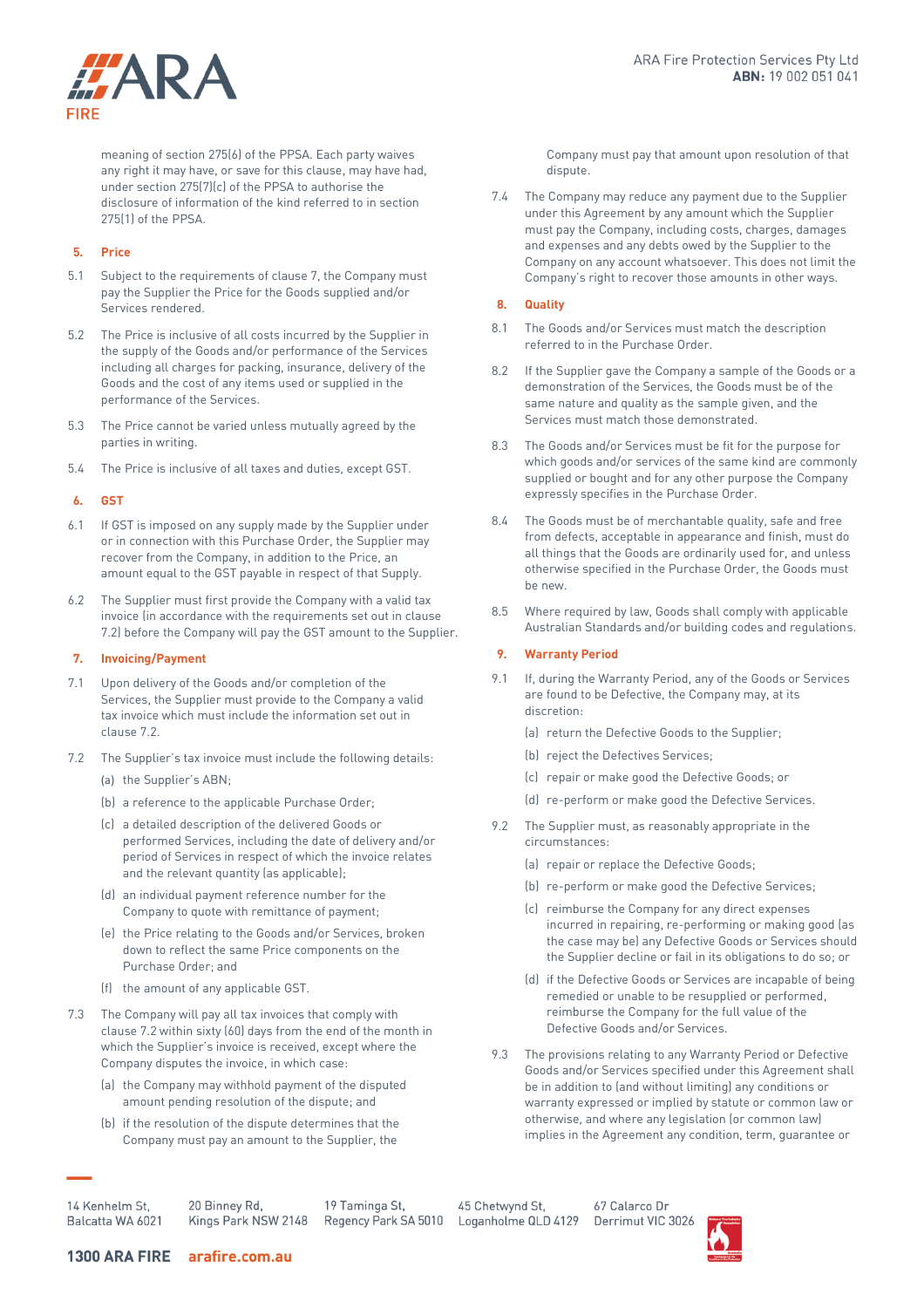

warranty (**Mandatory Warranty**), including without limitation, warranties in respect of quality, fitness for purpose and so forth, and those Mandatory Warranties shall be deemed to be included in the Agreement.

# **10. Confidentiality**

- <span id="page-2-0"></span>10.1 Each party must not, and must ensure that its employees, agents and contractors do not, divulge to third parties any information relating to the Goods and/or Services (including Intellectual Property), the other party, or the supply to the Company by the Supplier, without the express prior written consent of the other party, unless and until such information is within the public domain (other than by a breach of this clause) or otherwise is required to be disclosed by the disclosing party for the purposes of either party obtaining legal or financial advice.
- 10.2 Each party shall indemnify the other and keep the other party indemnified from and against all liabilities, losses, damages, actions, suits, proceedings, claims, costs (including legal costs) and expenses arising from any breach of claus[e 10.1](#page-2-0) by the indemnifying party whatsoever.

# **11. Intellectual Property**

- 11.1 The specifications, drawings, technical instructions or any other documentation whatsoever issued to the Supplier by the Company during tendering and at the time of establishing this Agreement will remain the exclusive property of the Company and are to be kept strictly confidential.
- 11.2 The Supplier warrants that:
	- (a) the Goods supplied and/or Services performed by the Supplier will not infringe any intellectual property rights of any third party; and
	- (b) the Goods supplied and/or Services performed are not subject to any intellectual property rights of any third party that in any way restrict the rights of the Company or its clients to use or sell the same.
- 11.3 The Supplier agrees that title in all present and future intellectual property created, discovered or coming into existence as a result of, for the purposes of or in connection with the supply of the Goods and/or performance of the Services pursuant to this Agreement (other than any improvements, modifications or additions to any pre-existing Supplier intellectual property) shall vest exclusively in the Company upon its creation (**Company IP**).
- 11.4 The Company acknowledges that the Supplier remains the owner of all intellectual property created, discovered or coming into existence other than as a result of, for the purposes of or in connection with the supply of the Goods and/or performance of the Services pursuant to this Agreement (**Supplier IP**).
- 11.5 The Supplier grants the Company a non-exclusive, royalty free licence to use all Supplier IP to the extent necessary to enable the Company to exercise its rights in the Company IP under the Agreement.

# **12. Indemnity**

The Supplier will indemnify the Company, its related corporate entities, directors, officers, employees, agents, consultants or contractors and keep the Company indemnified from and against all liabilities, losses, damages, actions, suits, proceedings, claims, costs and expenses arising from or in connection with the:

- (a) injury to (including illness or disability), or death, of any persons; and
- (b) loss or destruction of, damage to, or loss of use of any property,

caused or contributed to by the act or omission of the Supplier or its directors, officers, employees, agents or contractors or by any breach of this Agreement by the Supplier (including any breach of a warranty), except to the extent and the proportion that the injury, death, loss or damage was caused or contributed to by the wilful default or unlawful or negligent act or omission of the Company.

# <span id="page-2-2"></span>**13. Force Majeure**

- <span id="page-2-3"></span>13.1 A party will not be liable to the other for any delay or failure to perform any of its obligations under this Agreement (other than an obligation to pay money) by reason of a Force Majeure event, providing that as soon as reasonably practicable after the beginning of the Force Majeure event the affected party gives notice to the other party in accordance with claus[e 13.3.](#page-2-1)
- 13.2 This Agreement and any affected Purchase orders will be suspended in the event of Force Majeure and the suspension shall continue for the same period of the Force Majeure event, provided that each parties' respective obligations contained in this claus[e 13](#page-2-2) are complied with.
- <span id="page-2-1"></span>13.3 A notice given under claus[e 13.1](#page-2-3) must:
	- (a) specify the obligations the affected party cannot perform;
	- (b) fully describe the event of Force Majeure;
	- (c) estimate the time during which the Force Majeure is anticipated to continue; and
	- (d) specify the measures proposed to be adopted to remedy or abate the Force Majeure.
- 13.4 Any amendment to the Date for Completion is the Supplier's sole remedy for any delays resulting from a Force Majeure event (where the Supplier is the affected party), and the Supplier shall not be entitled to any increase in the Price or any damages, costs or expenses in connection with the Force Majeure event.
- <span id="page-2-4"></span>13.5 Notwithstanding the above, where the Supplier claims it is delayed by reason of a Force Majeure event, the Company may within reasonable discretion elect not to extend the Date for Completion, including but not limited to circumstances where the Company has contractual obligations requiring the prompt delivery of Goods or performance of Services by a certain date which cannot be extended. Where the Company elects not to extend the Date for Completion, it will notify the Supplier of such decision in writing within a reasonable period following receipt of the

14 Kenhelm St, Balcatta WA 6021 20 Binney Rd.

19 Taminga St. Regency Park SA 5010

45 Chetwynd St. Loganholme QLD 4129

67 Calarco Dr Derrimut VIC 3026



Kings Park NSW 2148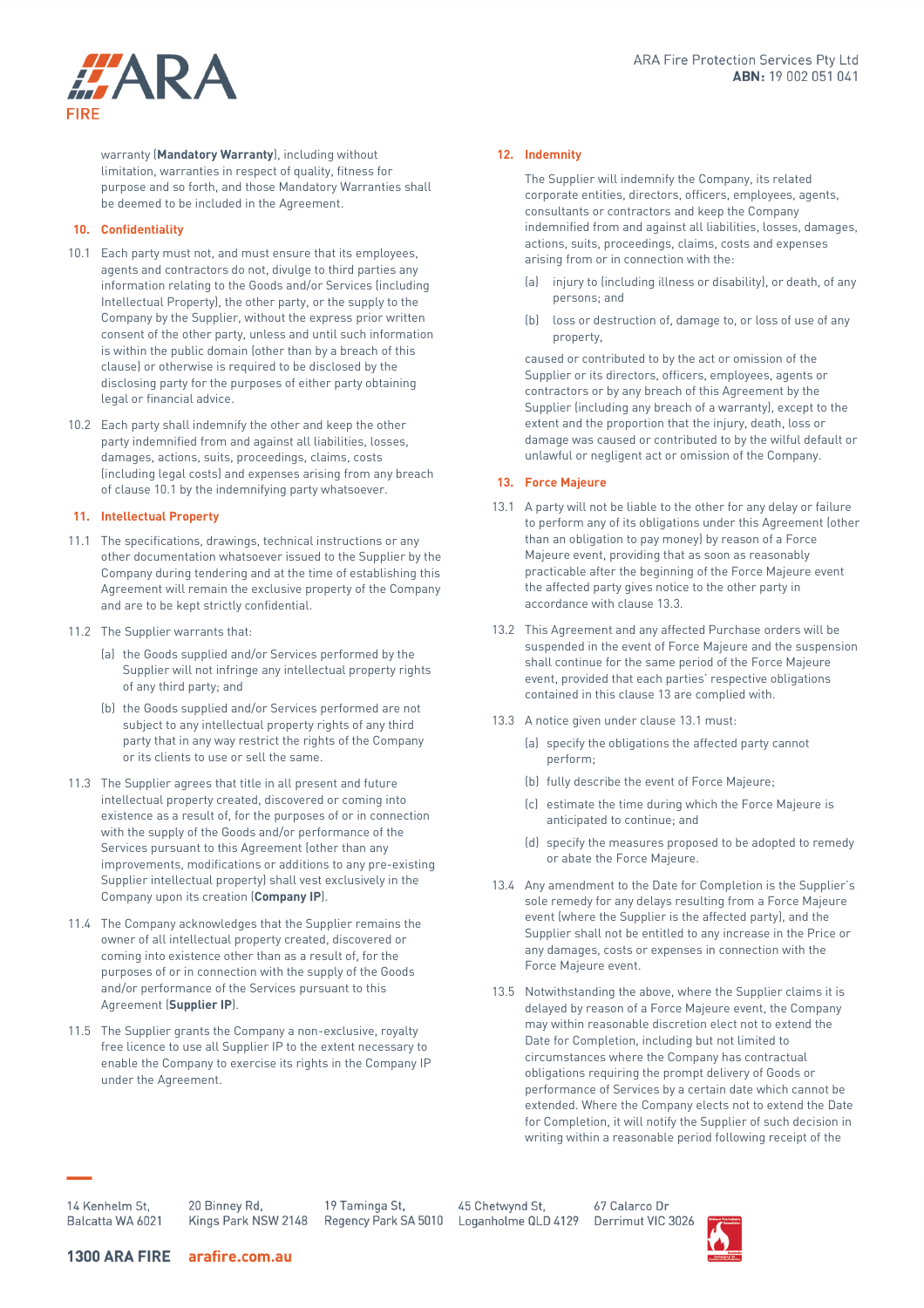

Supplier's notice pursuant to clause[s 13.1](#page-2-3) an[d 13.3.](#page-2-1) In such circumstances, should the Supplier be unable to meet to Date for Completion, the Company shall be empowered to cancel the applicable supply of Goods or performance of Services affected by the Force Majeure event by way of written notice to the Supplier, and the Company shall not be liable to the Supplier for the Price of the affected Goods and/or Services.

<span id="page-3-1"></span>13.6 Notwithstanding this claus[e 13,](#page-2-2) should an event of Force Majeure result in a delay of thirty (30) consecutive days or more concerning the delivery of Goods or performance of Services, the Company shall be entitled to withdraw and terminate the affected Purchase Order, by seven (7) days' written notice to the Supplier.

# **14. Breach and Termination**

- <span id="page-3-0"></span>14.1 The Company may terminate a Purchase Order or this Agreement:
	- (a) in its absolute discretion by giving the Supplier seven (7) days' written notice; or
	- (b) in the event the Supplier is in material default of any of the terms of this Agreement for any reason (including insolvency), by written notice with immediate effect where the default:
		- (i) is not capable of remedy; or
		- (ii) is capable of remedy and the Supplier fails to remedy such default, within fourteen (14) days of a written notice from the Company directing the Company to remedy the default, or within such other time frame as the Company may agree to (at its absolute discretion), which shall not be less than fourteen (14) days.
- 14.2 In the event that the Company terminates a Purchase Order or this Agreement, then subject to any other rights of the Company under this Agreement, the Company must:
	- (a) pay for any unpaid Goods delivered or Services provided by the Supplier in accordance with this Agreement prior to and including the date of termination;
	- (b) reimburse the Supplier for the cost of materials the Supplier reasonably ordered prior to the date of notice of termination for the purpose of providing the Goods and/ or performing the Services, and which the Supplier is legally liable to accept and cannot otherwise utilise, but only when the materials are delivered to the Delivery Address and become the Company's property upon payment; and
	- (c) reimburse the Supplier for any other costs that the Supplier actually and reasonably incurred prior to the date of termination in the expectation of providing the Goods and/or performing the Services, and which costs were not included in any previous payment by the Company,

and the Supplier shall not otherwise be entitled to any other amounts or compensation whether by way of damages, profit, loss or expense, including without limitation anticipated profits, incurred as a result of a termination of

the Purchase Order or this Agreement under clause [14.1](#page-3-0) (or clause[s 13.5](#page-2-4) o[r 13.6\)](#page-3-1).

14.3 Notwithstanding any other clause of this Agreement, if the Company terminates the Purchase Order pursuant to clause 14.1(b), the provisions of clause 14.2(b) and (c) shall not apply.

#### **15. Insurances**

- 15.1 The Supplier must at all times for the duration of the Agreement effect and maintain the following insurances:
	- (a) public and product liability insurance for at least \$20,000,000.00 for any one event and unlimited in the aggregate and products liability insurance for at least \$20,000,000.00 for any one event and in the aggregate, for liability to any third party arising out or as a consequence of the supply of Goods or performance of Services by the Supplier (including in respect of rectification of Defects or third party claims);
	- (b) where the Purchase Order provides for the provision of professional services (such as design services), professional indemnity insurance for at least \$10,000,000.00 for any one claim and \$20,000,000 in the annual in the aggregate. Such insurance shall be maintained for a minimum period of seven (7) years following either completion of the work or termination of this Agreement, whichever shall first occur;
	- (c) workers' compensation insurance as required by Law;
	- (d) if required, Marine Transit Insurance must be taken out and maintained in relation to the Goods, by the Supplier, and for the minimum coverage amount, being the 100% value of the Price;
	- (e) insurances covering the Supplier's motor vehicles and industrial plant and equipment, which:
		- (i) provides cover against loss or damage for replacement value; and
		- (ii) has a limit of at least \$30,000,000 for loss or damage to property and death or injury to any person; and
		- (iii) contains a waiver of subrogation in favour of the Company; and
	- (f) any other insurances required by Law.
- 15.2 When requested by the Company, the Supplier must promptly provide copies of certificates of currency of the above insurances setting out the class of insurance, name of insurer and the name of the insured, the policy period, the applicable policy limits and sub-limits, geographic scope of cover, the insured business activities, and any key policy exclusions or conditions.
- 15.3 The required insurances shall be required to be maintained for the duration of the work and any subsequent period that is designated any all premiums paid. The Company may at any time seek proof of the currency of such insurances and that insurance premiums have been paid.
- 15.4 Each insurer should be an APRA (Australian Prudential Regulation Authority) insurer and with a Standard and Poor's or equivalent claims payment rating of A- or greater.

1/<sub>Kenhelm</sub> St Balcatta WA 6021 20 Binney Rd. Kings Park NSW 2148

19 Taminga St. Regency Park SA 5010

45 Chetwynd St. Loganholme QLD 4129

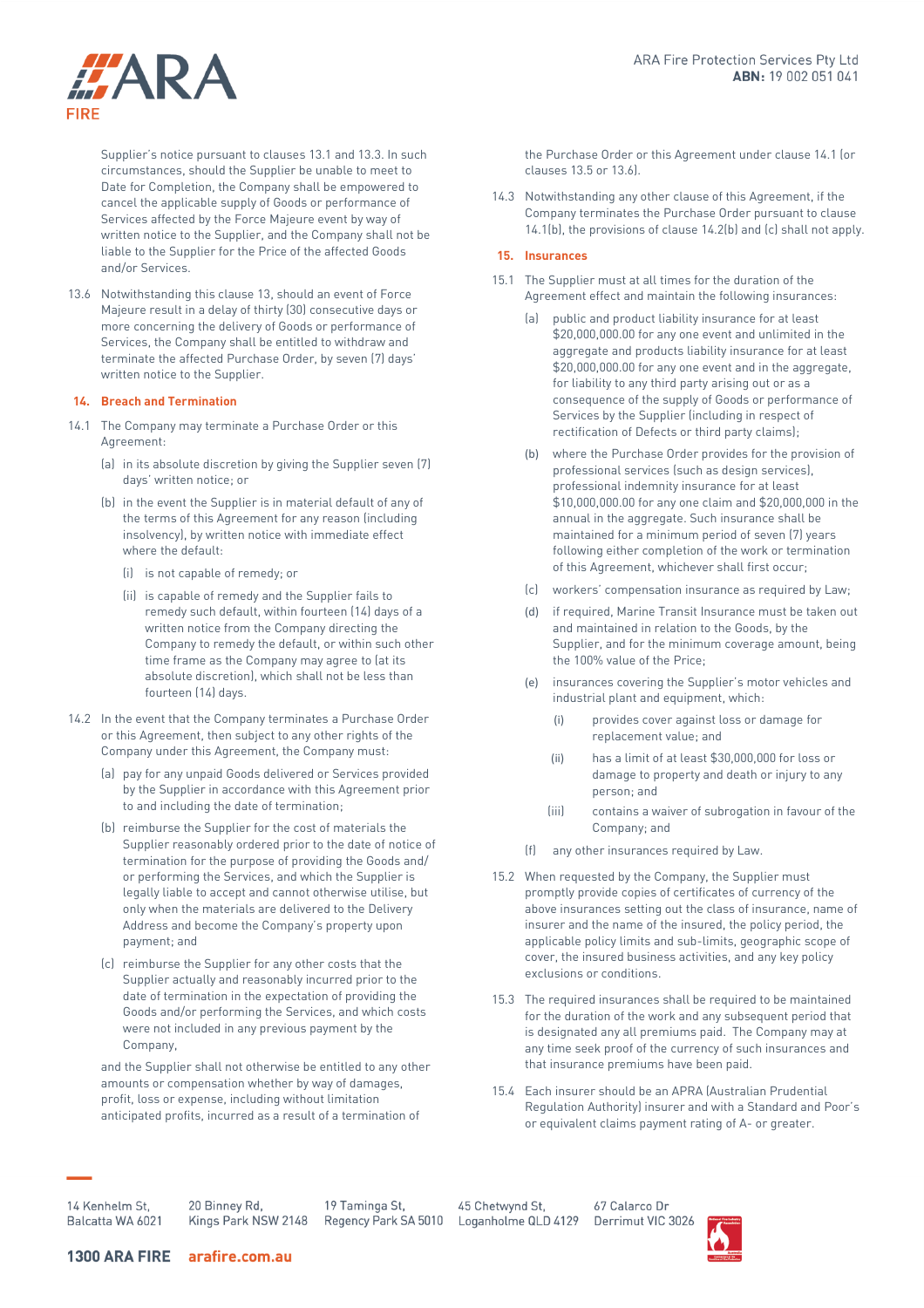# "ARA **FIRE**

### **16. Limitation of Liability**

- <span id="page-4-2"></span>16.1 Despite any other provision of this Agreement but subject to clause[s 16.2](#page-4-0) an[d 16.3,](#page-4-1) and to the maximum extent permitted by Law, a party's overall liability to the other:
	- (a) under, or arising out of, or in connection with this Agreement;
	- (b) at law or in equity, including:
		- (i) by statute to the extent permitted by law; or
		- (ii) in tort for negligence or otherwise; or
	- (c) on any other basis whatsoever,

shall not exceed the full value of the contract Price.

- <span id="page-4-0"></span>16.2 Notwithstanding any other clause of this Agreement, but subject always to clause 16.3, neither party shall be in any way liable to the other party for Consequential Loss.
- <span id="page-4-1"></span>16.3 The Supplier's limitations of liability at clauses [16.1](#page-4-2) an[d 16.2](#page-4-0) shall not apply to the extent that any cost, loss, damage, expense, claim, action, proceeding or liability was caused or contributed to by the Supplier, its directors, employees or contractors in respect of:
	- (a) a breach of a Warranty or a Mandatory Warranty;
	- (b) misleading and deceptive conduct;
	- (c) the death of or injury to any person, or loss or damage to any property;
	- (d) any criminal acts, wilful misconduct or fraud;
	- (e) the conduct of the Supplier which is repudiatory of the Agreement as a whole;
	- (f) liability which, by law, the Supplier cannot contract out of;

(g) a breach of confidentiality or intellectual property, and the limitations of liability of the Supplier under the abovementioned clauses shall further not apply in respect of any losses, damages, costs, expenses or liabilities which are:

- (i) covered by a policy of insurance under which the Supplier is an insured and which it is required to effect under this Agreement; or
- (ii) would have been covered by a policy of insurance had the Supplier complied with its insurance obligations under this Agreement; or
- (iii) which, but for an act or omission of the Supplier (including in respect of its disclosure obligations to any insurer), would have been covered by a policy of insurance under which the Supplier is an insured which it is required to effect under this Agreement.

# **17. Dispute Resolution**

- 17.1 The parties agree that all disputes relating to or arising out of this Agreement must be resolved in accordance with this clause 17.
- <span id="page-4-3"></span>17.2 If a dispute arises then either party may give notice to the other party that must:
	- (a) be in writing;
	- (b) state that it is a notice under this claus[e 17.2;](#page-4-3) and
- (c) include or be accompanied by reasonable particulars of the dispute.
- <span id="page-4-4"></span>17.3 If a notice is given under claus[e 17.2,](#page-4-3) then a senior management representative or equivalent of each of the parties (who must be capable of binding each party) must meet within five (5) Business Days of receipt of the notice under claus[e 17.2](#page-4-3) (or such other time as the parties may agree) and use reasonable endeavours acting in good faith to resolve the dispute.
- <span id="page-4-5"></span>17.4 If the dispute is not resolved by the senior management representatives within the period referred to in claus[e 17.3,](#page-4-4) the dispute must be referred to mediation.
- 17.5 If a dispute is not resolved at mediation, either party may commence proceedings for the resolution of the dispute. The parties shall be barred from commencing proceedings where the mediation requirement in clause [17.4](#page-4-5) is not complied with, except where the dispute in question concerns non-payment of monies owing.
- 17.6 Notwithstanding the existence of a dispute, each party must continue to perform its obligations under this Agreement.

# **18. Compliance with laws**

The Parties must at all times comply with all applicable laws relating to anti-bribery, improper payments, anti-money laundering, and modern slavery, including but not limited to the Criminal Code Act 1995 (Cth), the Anti-Money Laundering and Counter-Terrorism Financing Act 2006 (Cth), the Anti-Money Laundering and Counter-Terrorism Financing Rules 2007 (Cth), and the Modern Slavery Act 2018 (Cth).

# **19. Survival**

Clauses 8, 9, 10, 11, 12, 14, 15, 16, 17 and 18 survive the termination of this Agreement**.** 

# **20. Jurisdiction**

This Agreement shall be governed by and must be construed in accordance with the laws applying in the state of New South Wales, and the parties irrevocably submit to the exclusive jurisdiction of the courts of the state of New South Wales, and the courts competent to determine appeals from those courts, with respect to any proceedings that may be brought at any time relating to this Contract.

# **21. Definitions**

"**Agreement**" means this agreement, comprising:

- (a) the Purchase Order or any other document captured by clause [1.3;](#page-0-0)
- (b) these Standard Terms and Conditions of Purchase; and
- (c) any attachments or annexures specifically referred to in the Purchase Order (or any other document captured by claus[e 1.3\)](#page-0-0).

"**Company**" means ARA Fire Protection Services Pty Ltd ABN 19 002 051 041 or any related entity or subsidiary named in any correspondence relevant to the Agreement, including but not limited to, Fire Suppression Services Pty Ltd ABN 65 120 210 424 and Oceanlink Marine Services Pty Ltd ABN 78 622 161 979.

14 Kenhelm St, Balcatta WA 6021 20 Binney Rd. Kings Park NSW 2148

19 Taminga St. Regency Park SA 5010

45 Chetwynd St. Loganholme QLD 4129